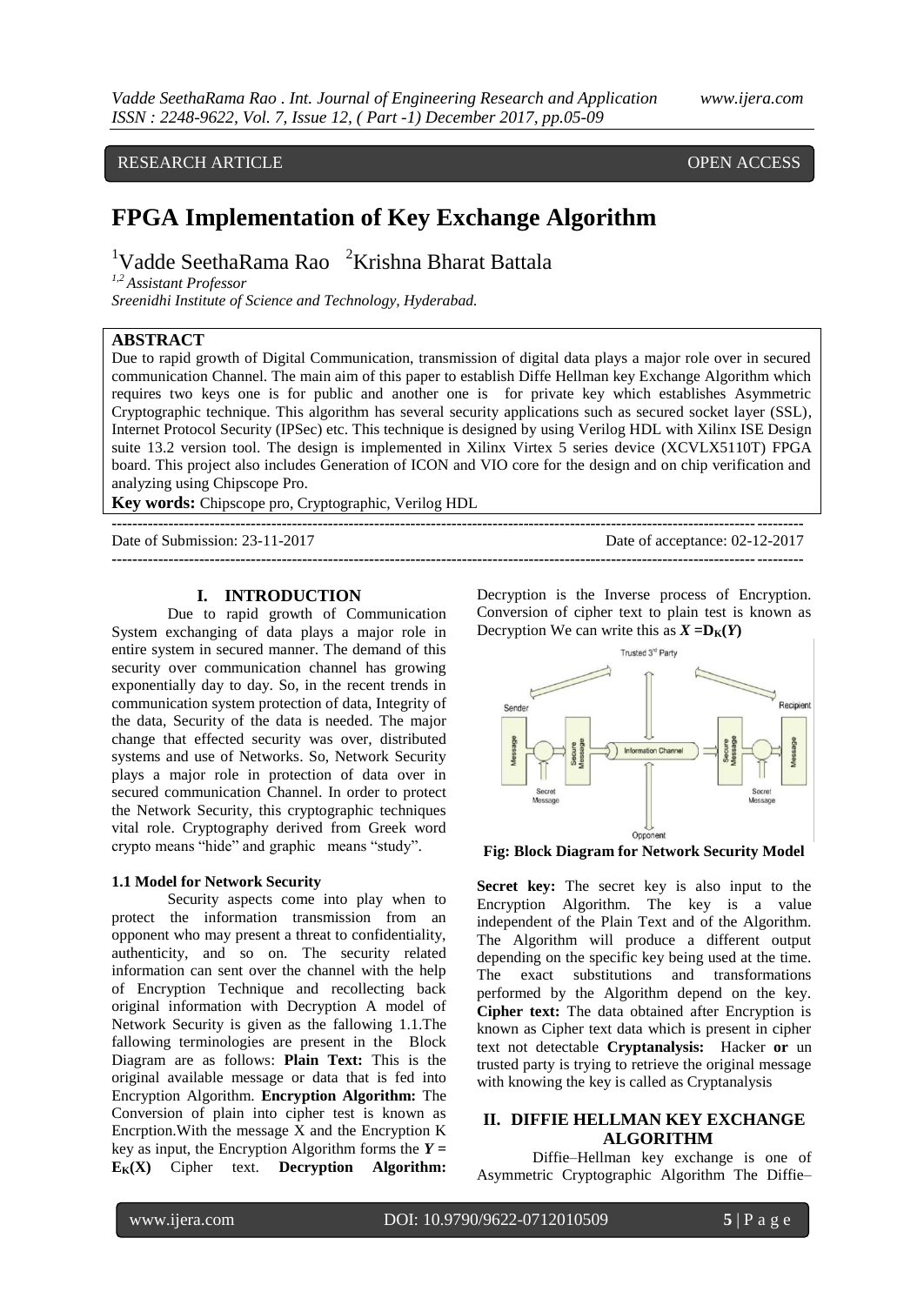Hellman key exchange method is used to exchange key between two members without knowing prior Knowledge of each other to jointly establish a shared secret key over an insecure communications channels. This Protocol mainly uses modulus theory with prime numbers from 1 to P-1 were p is the prime number .Diffie Hellman Algorithm is not for Encryption or Decryption but it enable two parties who are involved in communication to generate a shared secret key for exchanging information confidentially

#### **2.1 Steps in DH Algorithm**

- 1. Let p &g be the two prime numbers as a Public key.
- 2. Alice chooses a large random number x, such that  $0 < x < p$  and calculate  $R_1 = g^x \mod p$ .
- 3. Bob chooses another large random number y, such that  $0 < y < p$  and calculate

 $R_2 = g^y \mod p$ <br>4 Alice ser

- 4. Alice sends  $R_1$ to Bob.<br>5. Bob sends  $R_2$ to Alice.
- Bob sends R<sub>2to</sub> Alice.
- 6. Alice computes K Alice =  $(R_2)^x$  mod p.
- 7. Bob computes K Bob =  $(R_1)^y$  mod p.



**Fig:** Flow Chart of DH Algorithm

#### **2.2 Advantages of DH Algorithm:**

DH Algorithm key agreement not limited to negotiating a key shared by only two Participants. Any number of users can take part in an agreement by performing iterations of the agreement protocol and exchanging intermediate data which does not itself need to be kept secret

#### **2.3 Disadvantages:**

DH Algorithm is susceptible to two types of attacks.

- 1. Discrete logarithmic attack.
- 2. Man in the middle attack

#### **III. SIMULATION RESULTS**

This chapter presents Computer simulation results using Xilinx ISE (Integrated Software Environment) software for DH Algorithm Xilinx ISE Tools are mentioned below:

**Table3.1:** List of tools used

| <b>Design action</b> | <b>Tool name</b>         |
|----------------------|--------------------------|
| Design Entry         | Verilog HDL              |
| Synthesis            | XilinxSynthesisTool(XST) |
| Simulation           | <b>ISE Simulator</b>     |
| <b>FPGA Board</b>    | <i>XCVLX5110T</i>        |

The design of DH Algorithm consists of basically two modules Power module and Division module In the power module basic inputs and out puts are base ,power and output. Based on the power, for every rise in clock edge power will be incremented according to our requirements till our count is satisfied.

#### **Inputs :**

a(31:0) -it is called as base

n(31:0) - it is called as power i.e. that number of

times base is multiplied by itself.

Clk - it is clock for module

# **Output:**

b(31:0)- the result of the  $[a(31:0)]^{n(31:0)}$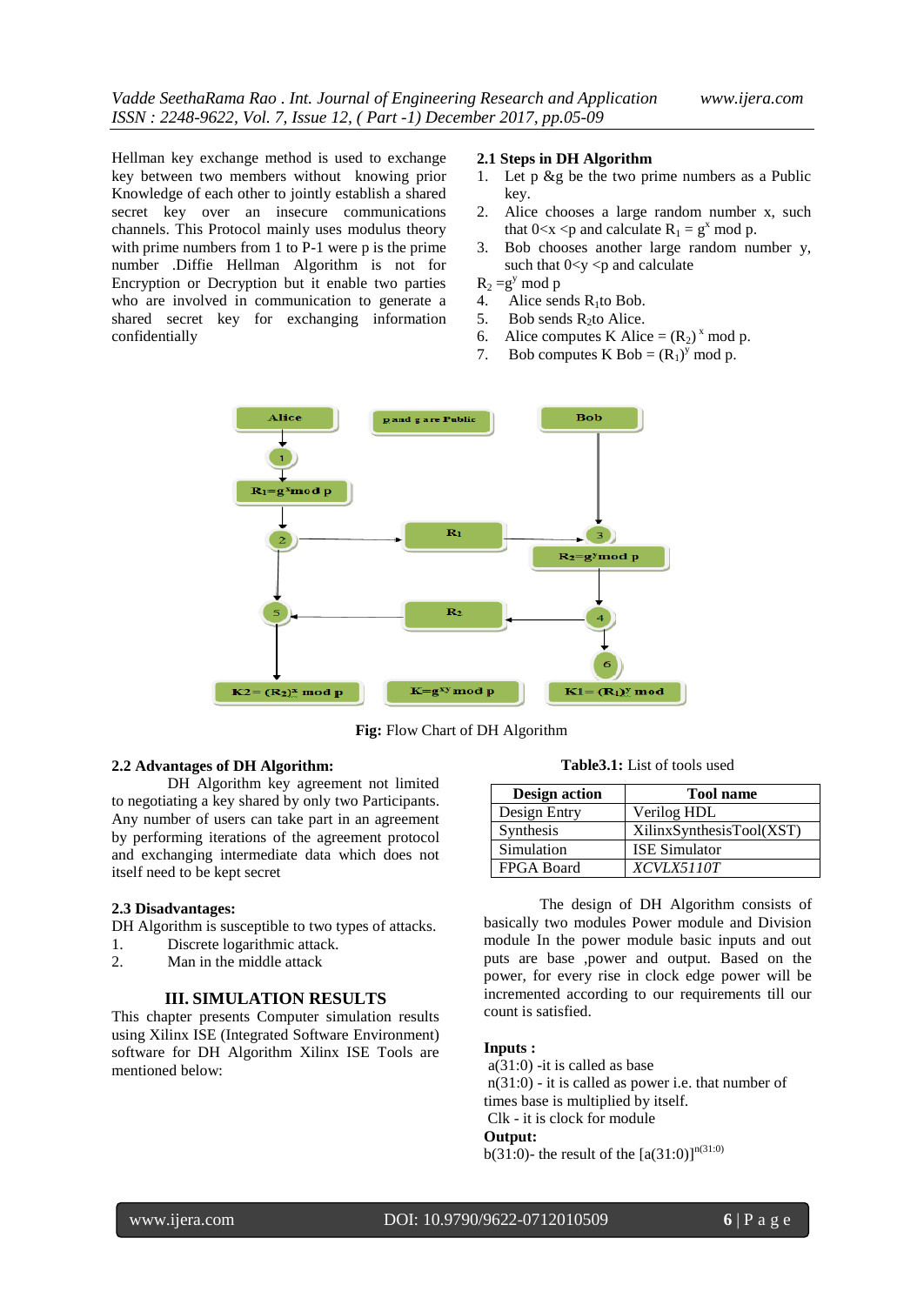

Fig:RTL Schematic for Power Module



**Fig:** Technology Schematic for power module**.**

| Value | [750 ns | 1800 ns | 1850 ns        | 1900 ns | 1950 ns | $\mu,000.000$<br>1,000 ns |
|-------|---------|---------|----------------|---------|---------|---------------------------|
| 100   |         |         | 100            |         |         |                           |
| 10    |         |         | 10             |         |         |                           |
|       |         |         |                |         |         |                           |
| 2     |         |         | $\overline{2}$ |         |         |                           |
|       |         |         |                |         |         |                           |
|       |         |         |                |         |         |                           |
|       |         |         |                |         |         |                           |

Fig: Simulation result for Power Module.

In order to calculate the key we have to do the modulo operation .This modulo operation can be obtained by taking remainder after the binary devision.So.in order to do the Division operation inputs are Dividend and Devisor .Out puts are Quotient and Remainder .It consists of two inputs &two outputs

Inputs are Outputs are: Dividend (31:0) Quotient (31:0) Divisor (31:0) Reminder (31:0)



Fig: RTL Schematic for Division Module

| www.ijera.com |
|---------------|
|               |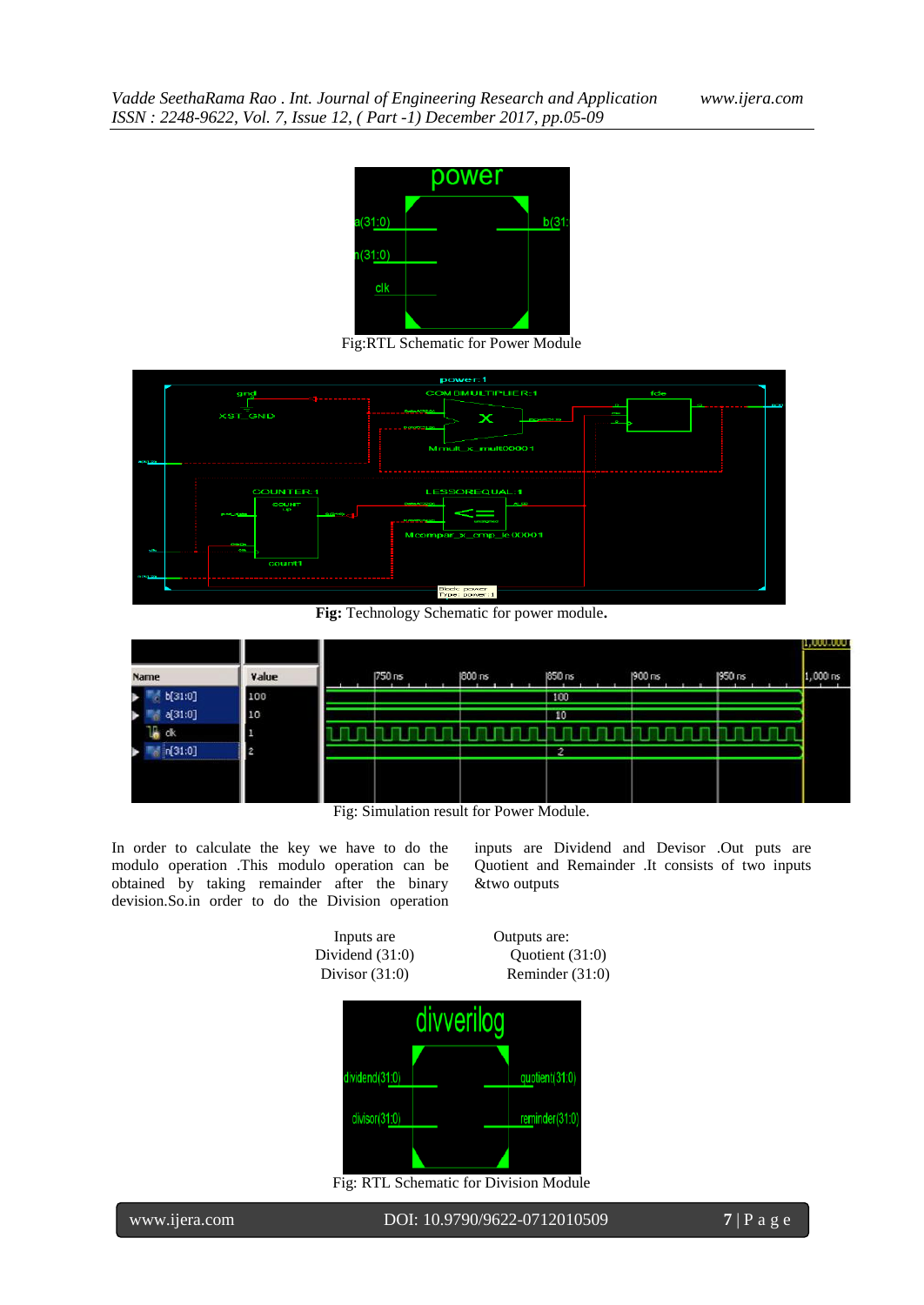*Vadde SeethaRama Rao . Int. Journal of Engineering Research and Application www.ijera.com ISSN : 2248-9622, Vol. 7, Issue 12, ( Part -1) December 2017, pp.05-09*

|                                |       | <b>I</b> UJUUN NSI |                        |                                                                              |                                                 |                  |             |                      |
|--------------------------------|-------|--------------------|------------------------|------------------------------------------------------------------------------|-------------------------------------------------|------------------|-------------|----------------------|
| Name<br>,,,,,,,,,,,,,,,,,,     | Value | $\mathsf{I}$ ons   | 200 ns                 | 1400 ns                                                                      | 600 ns                                          | $800\,\text{ns}$ | $ 1,000$ ns | $ 1,200 \text{ ns} $ |
| reminder[<br>----------------- | g     |                    |                        | O                                                                            |                                                 |                  |             |                      |
| quotient[3]                    |       |                    |                        | 5                                                                            |                                                 |                  |             |                      |
| dividend[3]                    | 64    |                    |                        | 64                                                                           |                                                 |                  |             |                      |
| divisor[31                     | Ħ     |                    |                        | 11                                                                           |                                                 |                  |             |                      |
|                                |       | $\mathbf{r}$       | $\sim$<br>$\mathbf{1}$ | $\mathbf{1} \cdot \mathbf{c}$ $\mathbf{D} \cdot \mathbf{A} \cdot \mathbf{c}$ | $\mathbf{X} \mathbf{X} = \mathbf{1} \mathbf{X}$ |                  |             |                      |

Fig: Simulation result for Division Module

# **DH key Exchange Algorithm**

Diffie–Hellman key Exchange (D–H) is a Asymmetric method of exchanging Cryptographic keys. It is has two keys i.e. public key and Private

key. In this Algorithm p &g are acting as public key inputs and the x&y are acting as private key inputs. Here **x** is acting as an Alice Private key and **y** is acting as a Bob's private ke

| Inputs:                               | Outputs                      |
|---------------------------------------|------------------------------|
| $p(31:0)$ &g(31:0) are the Public key | $K1(31:0)=$ Alice Secret key |
| $X(31:0)$ is the Alice Private key    | $K2(31:0)=Bobs$ Secret key   |
| $Y(31:0)$ is the Bobs Private key     |                              |



Fig: RTL Schematic for DH Algorithm

**Fig:** Simulation result for DH Algorithm.

# **IV. CONCLUSION &FUTURE SCOPE**

The proposed model can be improved by using Blow fish Algorithm, RSA Algorithm etc. With multiple Encryption and Decryption techniques.. Better Key length will provide better symmetric algorithm implementation and security.

# **REFERENCES**

[1]. Fischer, Michael J., (2010), "Cryptography and Computer Security", Department of Computer Science, Yale University, March 29, 2010.